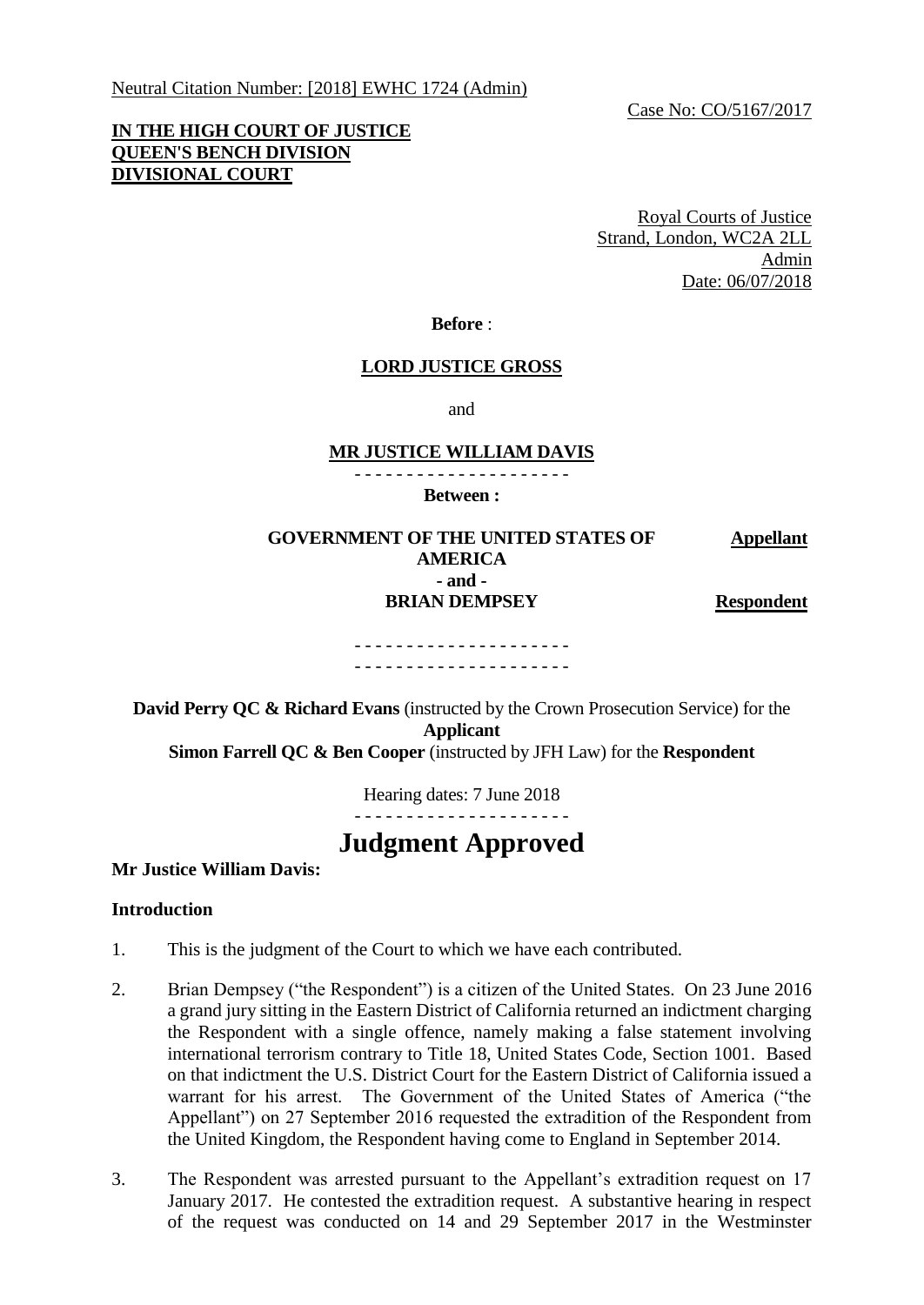Magistrates' Court before District Judge (Magistrates' Court) Kenneth Grant. The Respondent argued that the alleged conduct, if committed in the United Kingdom, would not amount to a criminal offence such that the offence was not an extradition offence. In the alternative he argued that the request was politically motivated so as to offend Section 81 of the Extradition Act 2003 ("the Act") and/or was an abuse of the process of the court.

- 4. The District Judge rejected the argument that the request for extradition was politically motivated. He also rejected the proposition that the request amounted to an abuse of process. However, the District Judge concluded that the alleged conduct did not amount to an extradition offence. Having so concluded, he discharged the Respondent.
- 5. The Appellant now appeals with leave of the single judge against the decision of the District Judge to discharge the Respondent. In addition to resisting that appeal the Respondent applies for permission to appeal against the rejection by the District Judge of his arguments in respect of the request being politically motivated and/or amounting to an abuse of process.

## **Factual and procedural background**

- 6. On or about 5 August 2013 the U.S. Federal Bureau of Investigation ("FBI") opened an investigation into the Respondent travelling to Syria, the indication being that he had travelled to Syria in order to fight in that country. Later in that month the FBI became aware that the Respondent was to land at Fiumicino Airport in Rome. On 22 August 2013 an agent of the FBI interviewed the Respondent at the airport. In the course of the interview the Respondent said the following:
	- He and another person had decided some months before to travel to Syria to help refugees.
	- He had no intention to fight in Syria.
	- He had asked his brother to enquire of the U.S. Department of State whether it was legal for him to enter Syria.
	- He had generally resided in Azaz when he had been in Syria. He had encountered no members of any terrorist organisation or of the Free Syrian Army whilst he had been there.
	- There was no-one in Azaz who was involved in fighting those supporting the incumbent government of Bashar al-Assad.

At the conclusion of the interview the Respondent asked the agent of the FBI whether "if I did actually fight in Syria would I be arrested?"

7. Upon completion of this interview the Respondent returned to Syria. At that point he was subject to a "no fly" restriction in respect of the United States. In January 2014 he returned to Rome where he was questioned again by an agent of the FBI. He then gave a different account of events. He admitted that he had travelled to Syria with the intention of fighting. This admission was corroborated by what the Respondent told a witness in the United States prior to travelling to Syria as to his intention once in Syria.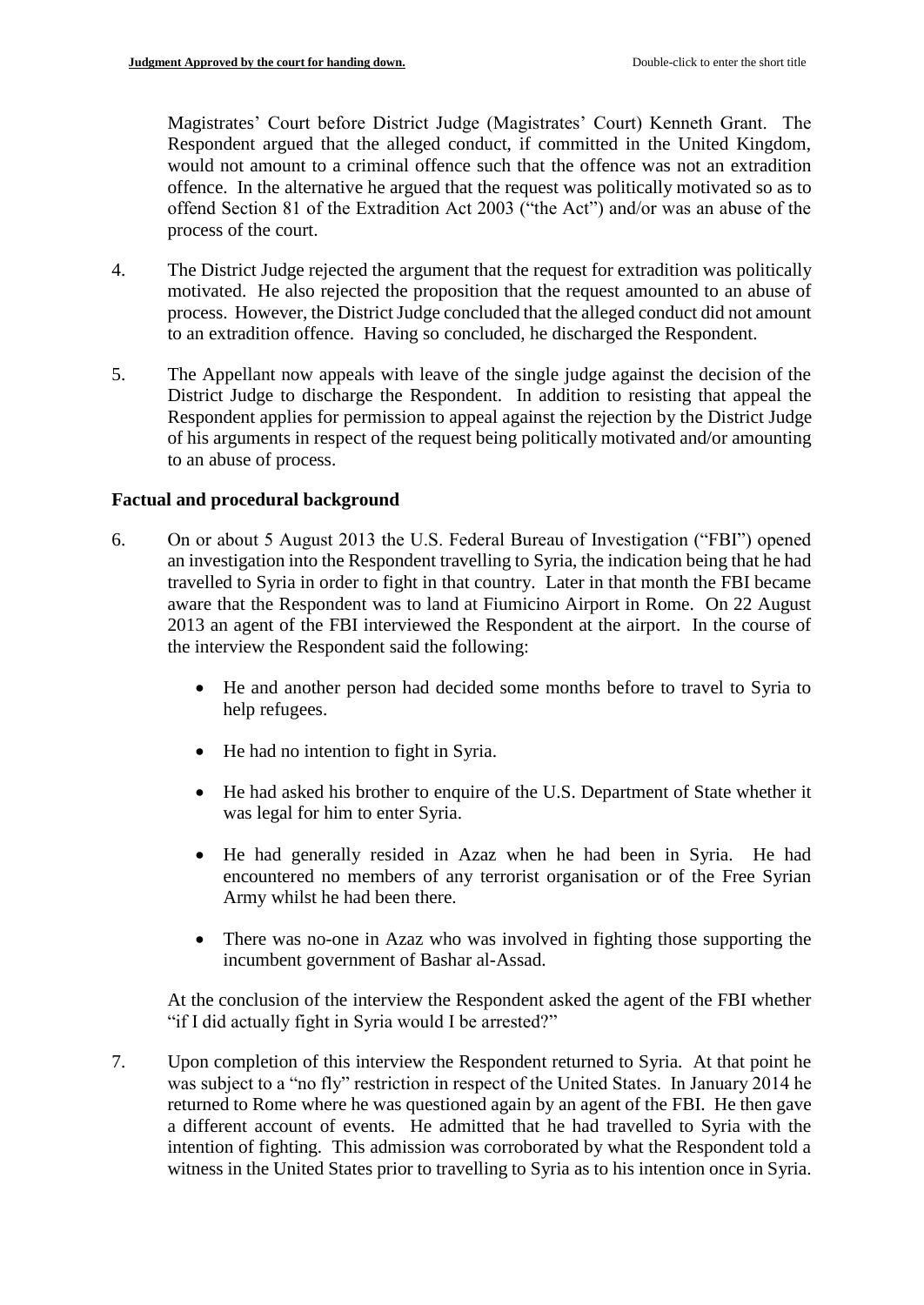He said that he had joined a group called Ahrar al-Sham in Azaz and, with that group, had engaged in fighting on at least two occasions. This assertion was supported by material retrieved from the Respondent's computer which showed on-line searches for Ahrar al-Sham prior to his departure for Syria. He stated that he understood that his brother intended to call the U.S. Department of State but that this was with a view to stopping the Respondent from travelling to Syria. He acknowledged that Azaz was largely populated by fighters aligned against the government of Bashar al-Assad.

- 8. The offence with which the Respondent has been indicted in the United States requires proof of four elements:
	- The Respondent made a false statement in a matter within the jurisdiction of the Executive Branch of the Government of the United States.
	- The Respondent acted wilfully i.e. deliberately and with knowledge (a) that the statement was untrue and (b) that his conduct was unlawful.
	- The statement was material to an investigation i.e. if believed it had a natural tendency to influence or was capable of influencing the FBI's decisions or activities.
	- The offence involved international or domestic terrorism.
- 9. The District Judge received evidence from Jean Hobler, an Assistant United States Attorney for the Eastern District of California, and Michael J Dittoe, a federal prosecutor with the Counter Terrorism Section of the U.S. Department of Justice. Jean Hobler's evidence established that the Respondent had been employed as a peace officer (or law enforcement officer) within the penal system in California from 2001. As such he would have been aware of unlawfulness of making untrue statements to the FBI. Mr Dittoe's evidence dealt with the evidence of Eric Lewis, an attorney practising in Washington DC, adduced on behalf of the Respondent in the proceedings before the District Judge. Mr Lewis stated that the facts taken at their highest could not involve any criminal offence because the Respondent was entitled to combatant immunity. Mr Dittoe explained why this proposition was untenable.

# **The judgment of the District Judge**

- 10. The District Judge established that all of the preliminary procedural requirements had been satisfied. He identified that the principal issue was whether the offence set out in the request was an extradition offence. Before addressing that point, he reviewed the evidence of Eric Lewis, in particular what Mr Lewis said when cross-examined. The effect of that evidence taken as a whole was that, whilst the defence suggested by Mr Lewis technically might be available, in practical terms it would not succeed.
- 11. In relation to the question of whether the request had been made in relation to an extradition offence, the District Judge noted that the conduct set out in the request was said to amount to the offence of perverting the course of public justice. He cited the relevant passages in the main criminal textbooks: Blackstone's Criminal Practice at 14.35; Archbold at 28-4/5. He described the case law on the point in issue as "thin". He referred to two decisions of the Court of Appeal Criminal Division: Sookoo [2002] EWCA Crim 800; Hamshaw [2003] EWCA Crim 2435. Both cases were instances of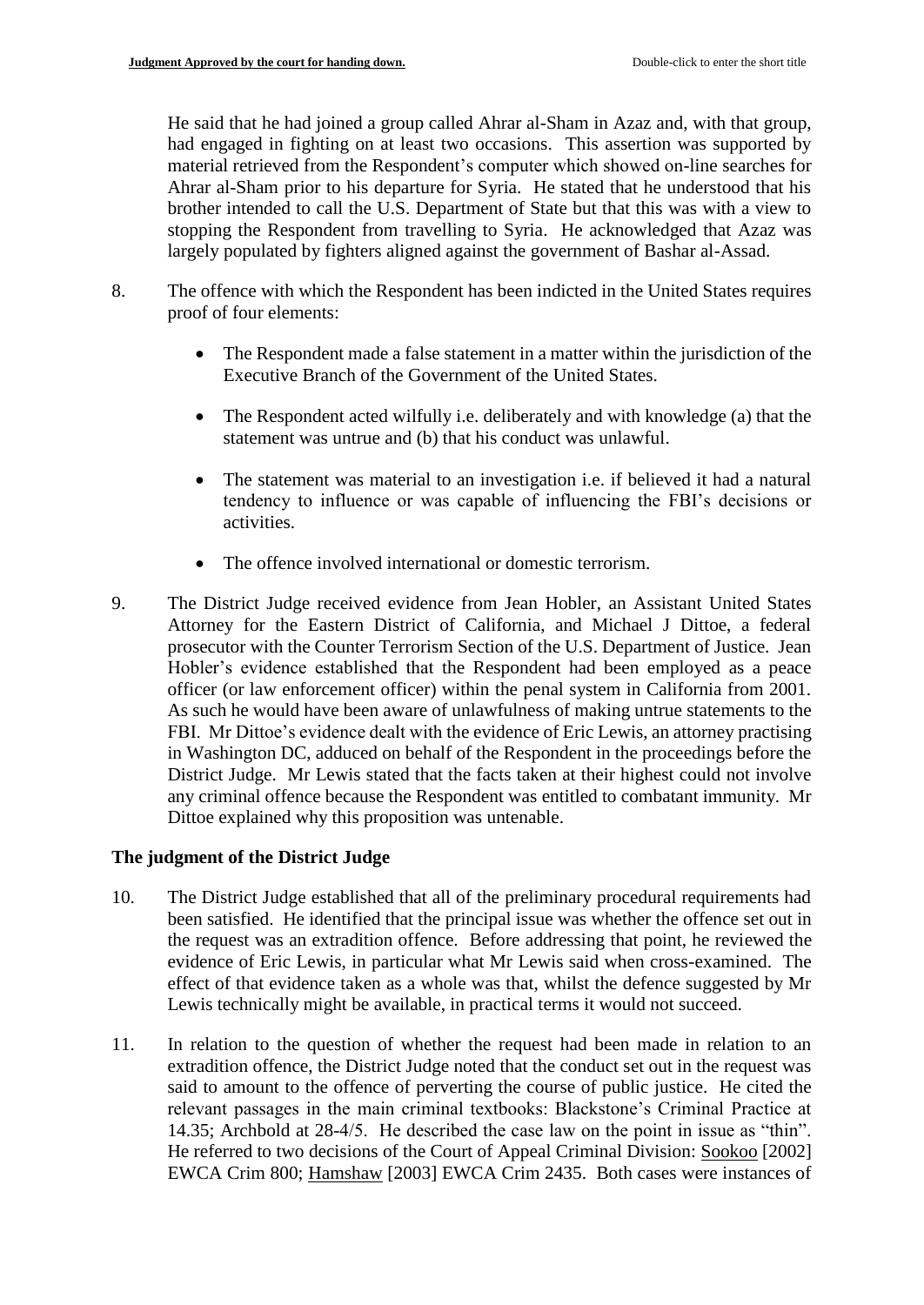an arrested person giving false details on arrest. The Court of Appeal was concerned in each case with the sentence imposed though observations were made about the prosecutorial propriety of charging a defendant with the offence of perverting the course of public justice in such circumstances.

12. Having conducted this brief review of English authority, the District Judge said:

"*Whilst both cases (i.e. Sookoo and Hamshaw) are of a completely different order to that of the (Respondent's) case there is remarkably little case law to assist. The (Appellant) is unable to refer to any case law which assists the contention that "making a false statement with no prior indication of the unlawfulness of doing so constitutes the common law criminal offence of perverting the course of public justice….." Moreover, the (Appellant) has not shown that (the Respondent's) alleged conduct was intended to pervert the course of public justice.*

*I am also not satisfied that the consequences of the (Respondent's) action are such that UK law would provide for extraterritorial jurisdiction under similar circumstances…*

*…The (Appellant's) assertion that the intended effect (or actual effect) of the false statements was to prejudice (or potentially prejudice) the criminal investigation in the United States could hold water only if (the Respondent) were aware of the criminal investigation in question. However, the (Appellant's) submissions to date suggest only that (the Respondent) was aware he was being interviewed by an FBI agent not that he was aware that the interview was being conducted pursuant to particular criminal or judicial proceedings.*"

The District Judge then concluded that the Appellant had not demonstrated that the conduct alleged on the part of the Respondent would amount to the offence of perverting the course of public justice. In relation to extra-territoriality he said that he was not satisfied that the consequences of the Respondent's conduct were such that UK law would provide for jurisdiction in those circumstances.

13. The District Judge dealt succinctly with the proposition that the Respondent's extradition should be barred because his extradition or any subsequent trial involved prosecution or punishment on account of the Respondent's political opinions. He found that there was no evidence about those political opinions which meant that there could not be any finding that those opinions were the motivation behind the extradition request. The District Judge considered the proposition that the extradition request amounted to an abuse of process with similar economy. As he observed, the first step in any case where an abuse of process is alleged is to identify with particularity the conduct alleged to be an abuse. He could not identify any such conduct.

# **The offence of perverting the course of public justice**

14. The English offence of perverting the course of public justice is a common law offence. The essential ingredients were identified in  $\underline{R}$  v Vreones [1891] 1 QB 360, p.369 as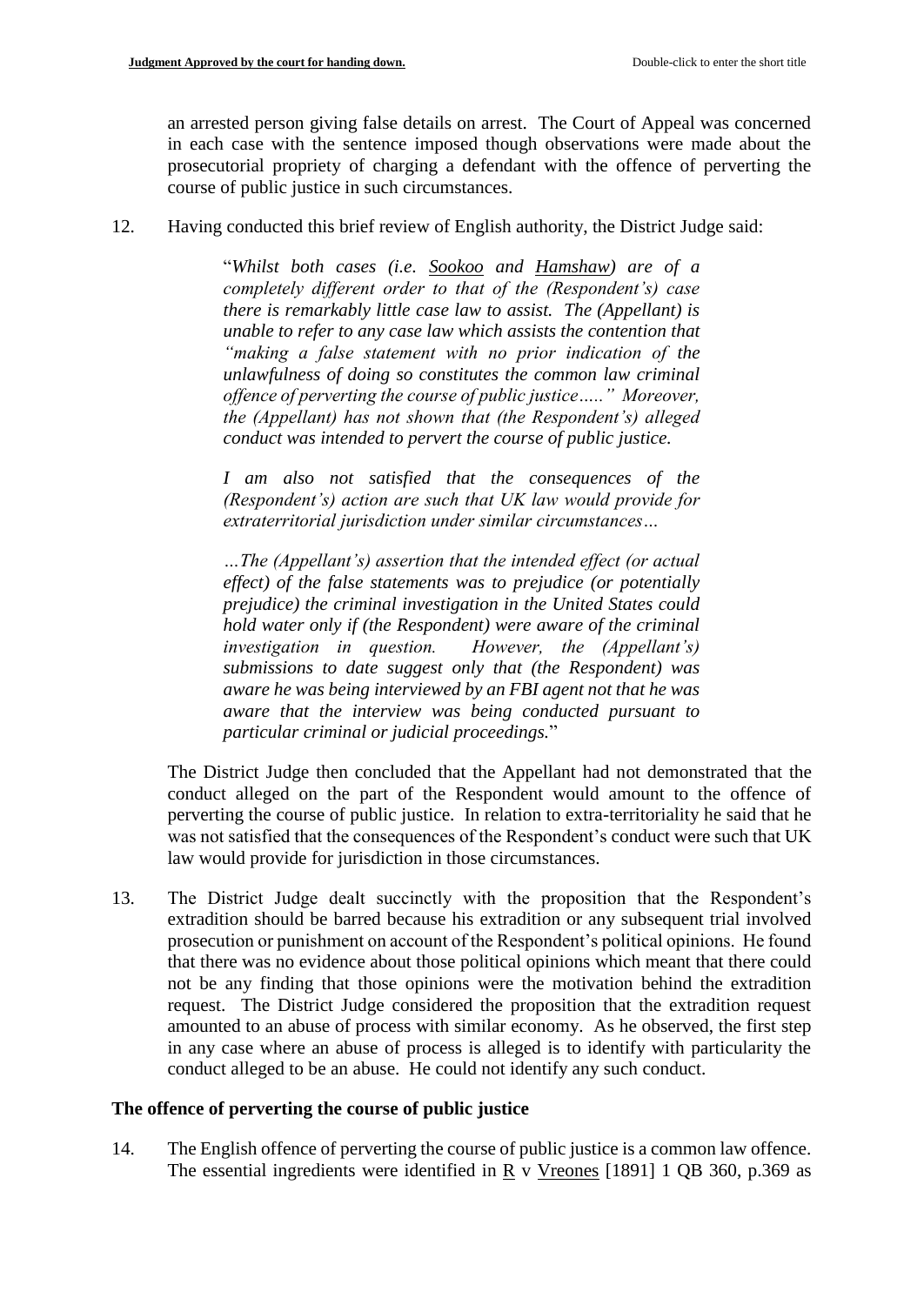"the doing of some act which has a tendency and is intended to pervert the administration of public justice". Since then many types of conduct have been held to satisfy this definition. In 1979 the Law Commission's Report No. 96 into Offences Relating to Interference with the Course of Justice said that the offence included interfering with evidence with intent to influence the outcome of judicial proceedings whether or not they have yet been instituted and giving a false story to the police in respect of a criminal offence resulting in the arrest of another. The report emphasised that the boundaries of the offence were uncertain and that the examples given were not exclusive.

- 15. An example of the potential ambit of the offence is to be found in R v Cotter [2002] 2 Cr.App.R. 29. The Court of Appeal considered an appeal by three men convicted of a conspiracy to pervert the course of public justice by falsely representing that there was a racially motivated conspiracy to commit violent acts against black athletes. One of the men had had a relationship with a well-known black athlete. He wished to rekindle the relationship. He deliberately allowed himself to be injured by others so that he could go to the home of the athlete in an injured state at which point he then claimed the attack was apparently racially motivated. There was no attack. It was a charade designed to illicit the sympathy of the athlete so she would be encouraged to renew the relationship with the supposed victim of the assault. The submission on behalf of the defendants was that there was no English authority justifying the conclusion that simply to make up an invented story of a crime to the police would be sufficient to make out the offence. The Court of Appeal discussed in detail the available authority in relation to the offence. The court concluded that the ingredients of the offence were met by the facts of the case. The defendants reported a racially motivated assault to the police when there had been no such assault. This act had a tendency to pervert the course of justice because it was capable of being taken seriously by the police with the possible consequence of proceedings. It was intended to have that result.
- 16. In R v Kenny [2013] EWCA Crim 1; [2013] QB 896 it was noted that there is not a closed list of acts which will fall within the definition of the offence. The Court of Appeal said that it would be wrong to confine the offence to specific instances previously reported. (Cotter provides a good example of that.) Equally, the Court said that caution was required in extending the ambit of the offence. Where it was to be enlarged, that should be done on a case by case basis and not with one large leap.
- 17. The essential conclusion to be drawn from the authorities is that the offence is committed if the ingredients as set out in Vreones are satisfied. It is not a question in any given case of identifying via authority a previous instance of the conduct in question being categorised as perverting the course of justice. Equally, not all conduct which misleads or wastes the time of the police amounts to the offence. The conduct must have the tendency to pervert the course of justice, pervert being a strong word: see R v Withers [1975] A.C. 842, at p.867. What is clear is that such conduct will include giving false information to the police with the object of putting the police on a false trail or obstructing the police in their enquiries into crime: see R v Selvage and Morgan [1982] 1 O.B. 372.

# **Extraneous considerations**

18. Before considering the appeal for which leave has been given, we shall consider the application for permission by the Respondent to appeal against the District Judge's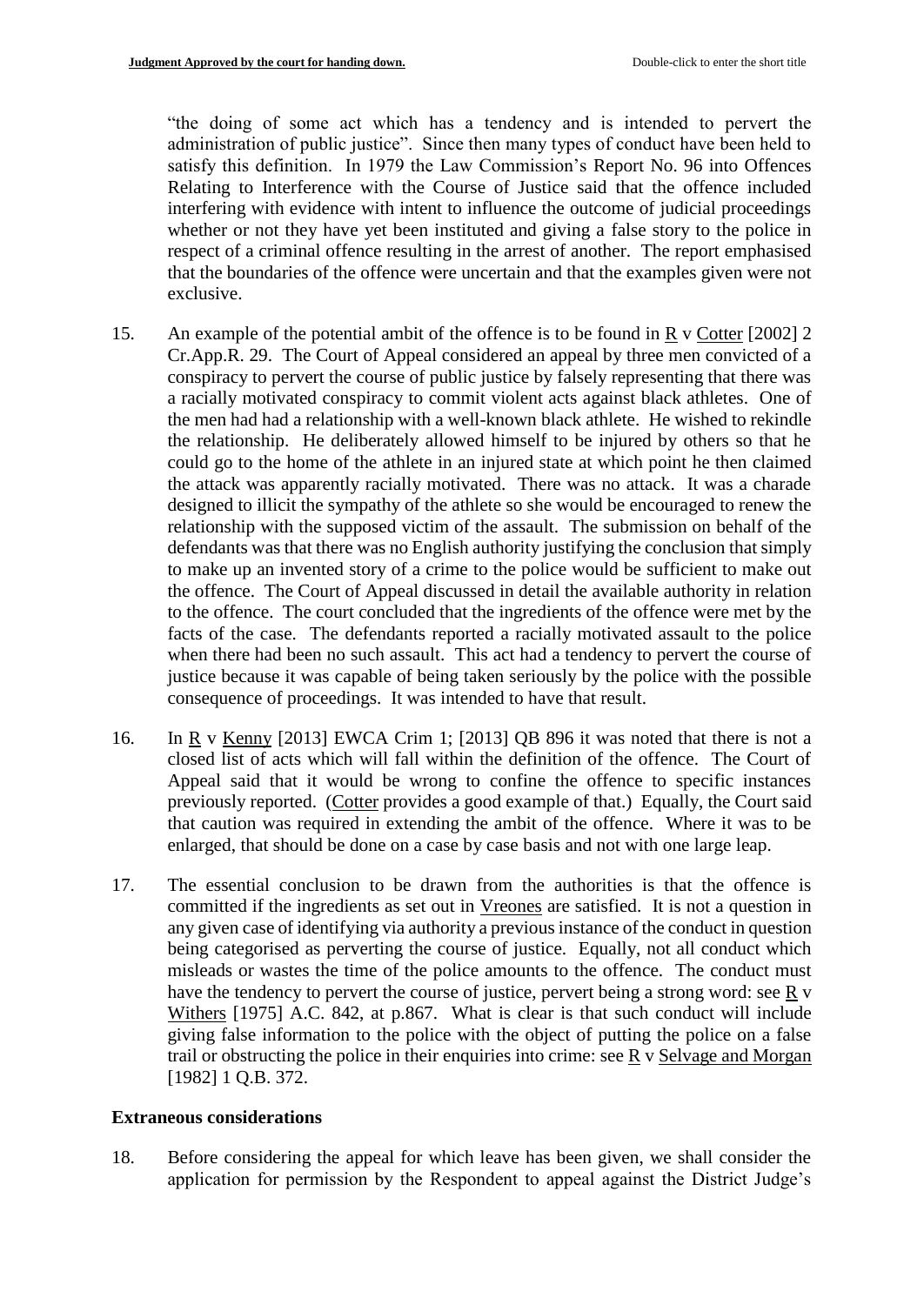decision in relation to the political motivation for the request and abuse of process. Both proposed grounds rely on the evidence of Eric Lewis to which I already have made reference. As well as dealing with the issue of combatant immunity, Mr Lewis discussed the change in U.S government policy between 2013 and 2016 and opined that this explained the delay between the interviews with the Respondent in 2013 and 2014 allegedly giving rise to the offence and the return of the indictment in 2016. On that basis he suggested that the prosecution was politically motivated. We are satisfied that the opinion offered by Mr Lewis is pure conjecture. More to the point it does not begin to demonstrate that the prosecution of the Respondent is motivated by his political opinions. That is the extraneous consideration which must be demonstrated for the bar in Section 81 of the Act to apply. As the District Judge found, there was and is no evidence as to what the political opinions of the Respondent were or are.

- 19. The abuse of process asserted relates to the basis of the proposed prosecution of the Respondent in the United States. Mr Lewis's evidence is that the prosecution is in breach of U.S. Department of Justice policy and arises from illegal questioning of the Respondent by the FBI. It is not necessary for us to consider the merits of those propositions. Abuse of process in the context of the extradition process is concerned with usurping of the statutory regime in the Act. For an abuse of process to be established there must be bad faith on the part of the requesting state in the extradition proceedings or a deliberate manipulation of the extradition process. Issues relating to internal procedure of the requesting state are outside the abuse of process jurisdiction in relation to extradition proceedings. In this case the issues raised by Mr Lewis concern matters which are for consideration by the trial court in the United States.
- 20. It follows that neither of the grounds in respect of which the Respondent seeks permission to cross appeal is arguable. We refuse permission.

#### **The competing arguments in relation to the substantive appeal**

- 21. The Appellant submits that the conduct set out in the request, namely lying to an FBI agent, is capable of amounting to the offence of perverting the course of public justice. The offence would be committed if someone subject to English law were to lie to UK investigators in Italy about a UK investigation. The Appellant argues that lying to investigators is capable of stifling their inquiries. Whilst the facts in Sookoo and Hamshaw were not on all fours with the situation as it applied to the Respondent, there is no qualitative difference between lies as to identity and lies in relation to the commission of the offence. Moreover, the position of the Respondent at the time of the interview in August 2013 was in part a potential witness able to assist the FBI. If a witness lies in a witness statement, that is capable of amounting to perverting the course of justice.
- 22. The Appellant submits that the intent to pervert the course of justice is demonstrated by the following: the Respondent knew that he was being questioned by the FBI; he lied throughout the interview in August 2013; he thereby intended to mislead the FBI; by asking the question he did at the conclusion of the interview he showed that he was aware of the significance of what he was saying to the FBI.
- 23. As to the territorial aspect of the offence, the Appellant argues that the effect (or potential effect) of the false statements was to prejudice an investigation in the United States.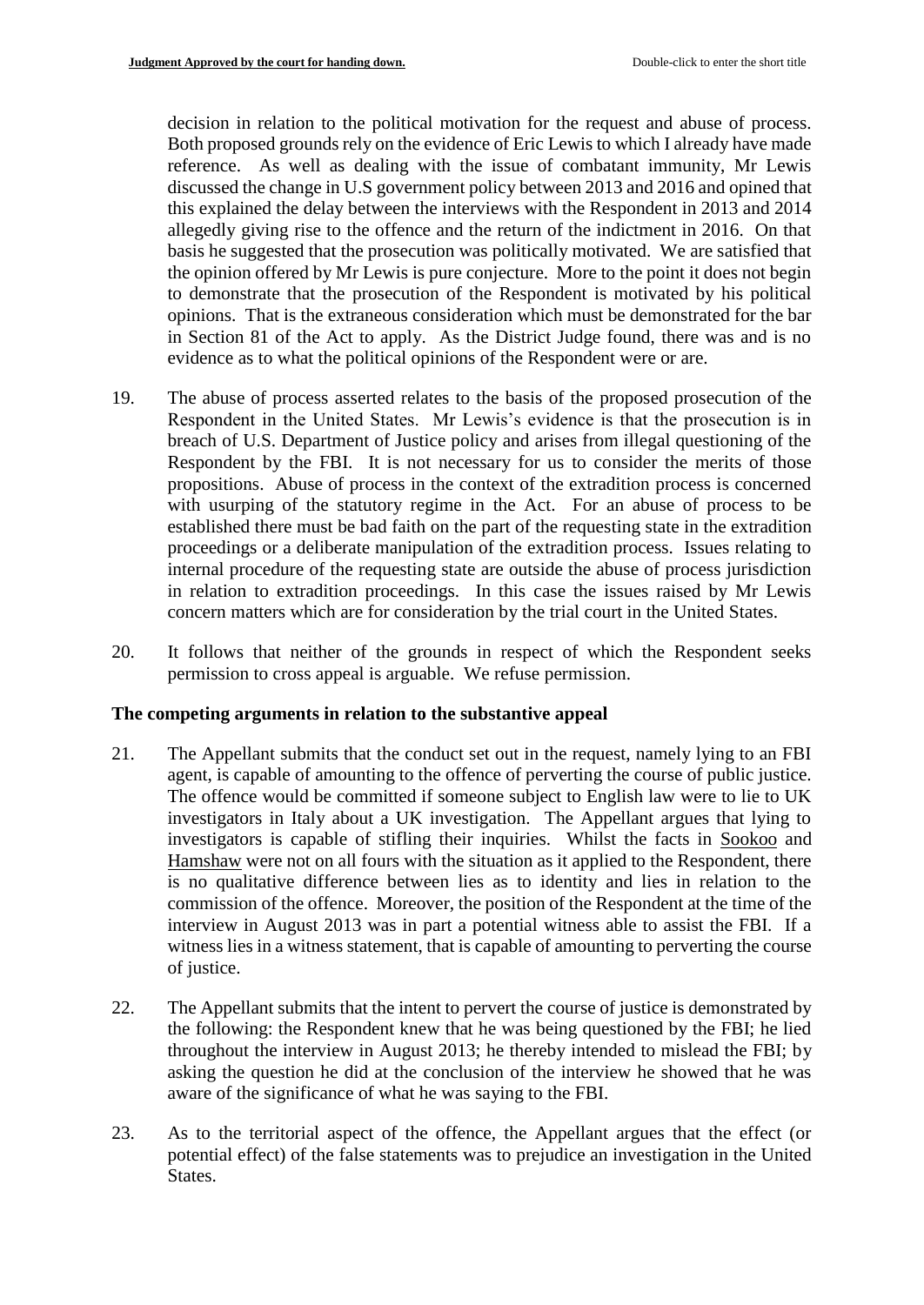- 24. The Respondent's case is that the mere fact of lying to an investigator does not amount to the conduct required for the offence of perverting the course of public justice. The common theme of the various factual situations which have arisen in the English authorities is that investigators have been sent off on the wrong footing. Simply obstructing an investigation is not sufficient to establish the offence. To pervert means to distort to ill effect. In the context of the offence, that means that the conduct must lead to some diverting of the investigators. The Respondent argues that his lies did not divert the investigators. This is to be contrasted with the position in Sookoo and Hamshaw where the giving of a false name and address diverted the investigators from discovering the true identity of the person detained.
- 25. In relation to the necessary intent the Respondent argues that the Appellant has failed to show that he knew that there was a course of justice in train. If he did not know that there was an investigation, he cannot have intended to pervert it. All that can be said here is that there was a random stop of the Respondent at an airport in Rome. There is no evidence that he knew of the course of justice or of any investigation.
- 26. As to extra-territoriality the Respondent submits that there is no example of the offence of perverting the course of justice having been applied extra-territorially in the English courts. It is said that English law would not provide for extra-territorial jurisdiction in the circumstances of this case.

#### **Discussion**

- 27. When the District Judge said that the two authorities to which he made direct reference – Sookoo and Hamshaw – were of "a completely different order" to the Respondent's case, he was correct in terms of the relative gravity of the conduct. In the two cases cited the defendant had stolen property of modest value from a shop in an unsophisticated fashion followed by the giving of a false name and address. However, in each case the act tending and intended to pervert the course of public justice was telling a lie to a police officer who attended the shop to investigate the theft. The Court of Appeal in Sookoo deprecated the charging of the offence of perverting the course of justice in that case by reference to proportionality. In the judgment of the court Mr Justice Douglas Brown said "…counts for perverting the course of justice appear with increasing frequency in indictments along with counts for the principal offence or offences. It seems to us that in many cases these counts are quite unnecessary and only serve to complicate the sentencing process..." The Court of Appeal did not suggest that such counts had no basis in law. There is no qualitative difference between a lie as to identity after committing an offence and a lie about activity which forms the subject matter of the investigation.
- 28. We agree with the proposition that the mere fact of lying to a police officer or other investigator may not of itself disclose the offence of perverting the course of justice. A lie may or may not tend to have and be intended to have the relevant effect. But that a lie is capable of constituting the necessary conduct is clear. For instance, a common form of the charge as preferred in this jurisdiction relates to witnesses who deliberately provide false statements to an investigator. This may be to assist others or for some other reason. Examples of such conduct are to be found in R v Robinson (1937) 2 Jo. Crim. Law 62 and  $\overline{R}$  v Bailey [1956] NI 15. In Robinson passengers in a car had provided untrue statements to the police about who had been driving the car when it had been involved in an accident. The fact that they had made false statements "to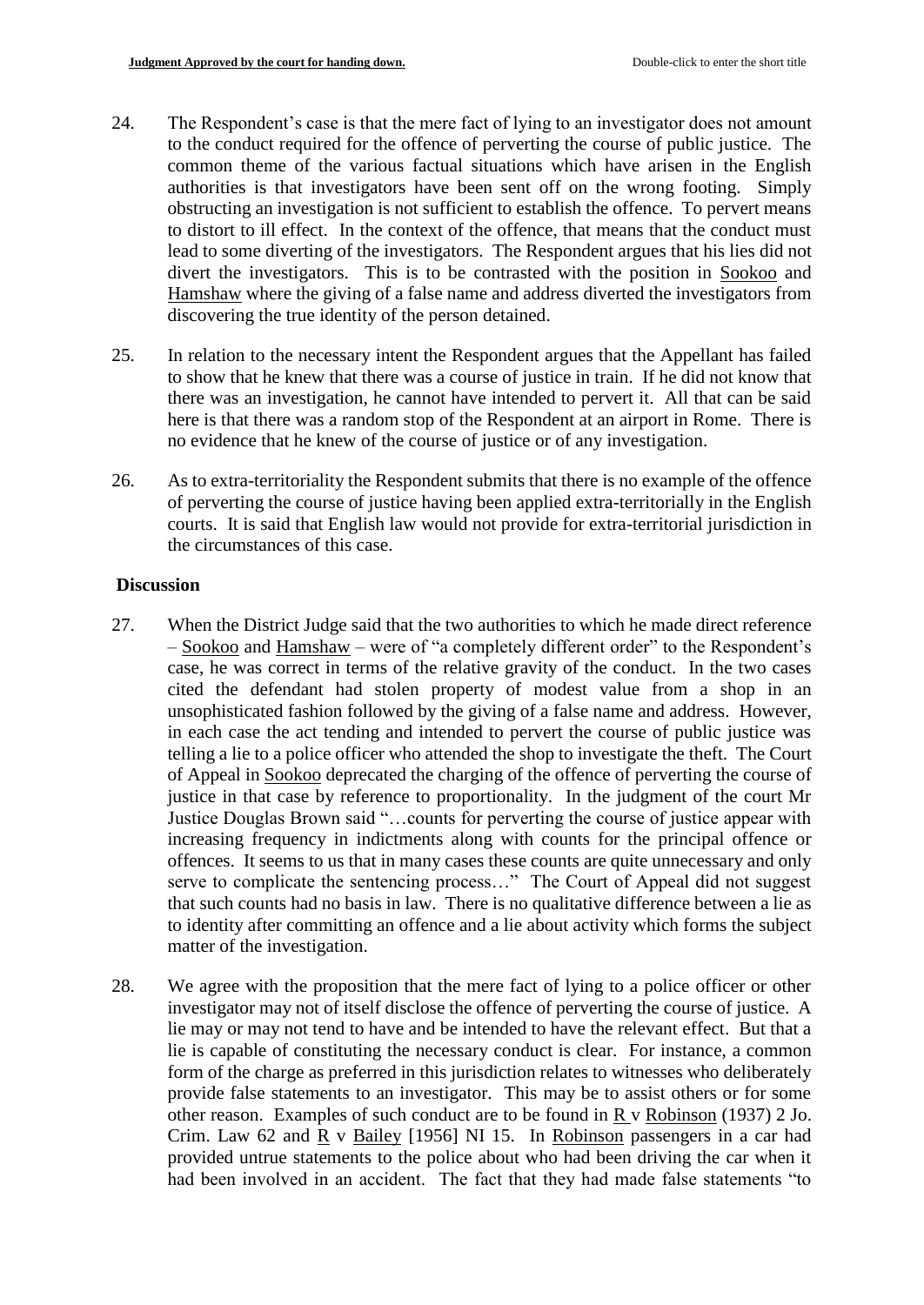affect the judgment of the police" amounted to the offence even though no proceedings were taken in relation to the accident. In Bailey a man made a false confession implicating himself in a murder. It was beside the point that this had not resulted in any trial.

- 29. The District Judge did not base his decision on the absence of authority directly comparable on the facts. Rather, he referred to the lack of authority to support the contention that making a false statement with no prior indication of the unlawfulness of doing so amounted to the offence. With respect, we do not find this passage, especially the reference to "no prior indication of…unlawfulness" entirely clear.
- 30. Be that as it may, the Respondent's argument is that the lies he is alleged to have told were no more than that. The conduct did not have the tendency to pervert the course of public justice. We do not accept this argument. To begin with, we do not accept the contention that only lies which *divert* investigators are capable of constituting the relevant conduct. Lies (or other acts) which *obstruct* investigators and the investigation are themselves capable of amounting to the relevant conduct. In any event, however, the lies told by the Respondent went beyond the mere fact of lying. He said things that had the tendency to put the FBI on to the wrong track. As an example, he told the FBI agent that he had asked his brother to take certain steps in relation to the U.S. Department of State. The FBI's investigation was liable to be diverted as a result whether because fruitless inquiries would follow with the Department of State or with the brother or both.
- 31. The offence with which the Respondent has been indicted in the United States is not precisely the same as the common law offence of perverting the course of public justice. The United States offence refers to the making of a material statement which "had a natural tendency to influence, or was capable of influencing, the (FBI's) decisions or activities". The concept of "influencing decisions" is not the same as tending to pervert the course of public justice. However, the requirements of the English common law offence include the elements of the United States offence, those requirements being more stringent. Given that we are satisfied that the lies told by the Respondent did have the tendency to pervert the course of public justice, the lesser nature of the offence in respect of which the request has been made does not affect the outcome.
- 32. It follows that the Appellant succeeds on the argument as to the *actus reus*. Having regard to *Kenny*, no extension of the ambit of the offence is required to reach this conclusion, though, if it had been, it would have been no more than permissibly incremental. We turn to a consideration of the *mens rea*.
- 33. The United States offence requires a wilful act on the part of the Respondent i.e. a deliberate act committed in the knowledge that it was unlawful. The common law offence of perverting the course of public justice can only be committed if the act is committed with the intent to do so. Again, this is a more stringent requirement that the United States offence. On this issue the District Judge agreed with the submission that the Respondent could only intend to pervert the course of justice if he was aware of the criminal investigation in question.
- 34. This proposition is not supported by authority. Many of the English cases concern efforts by a defendant to pervert a particular investigation. But that is not the basis of the offence. The offence is perverting the course of public justice. It is sufficient to